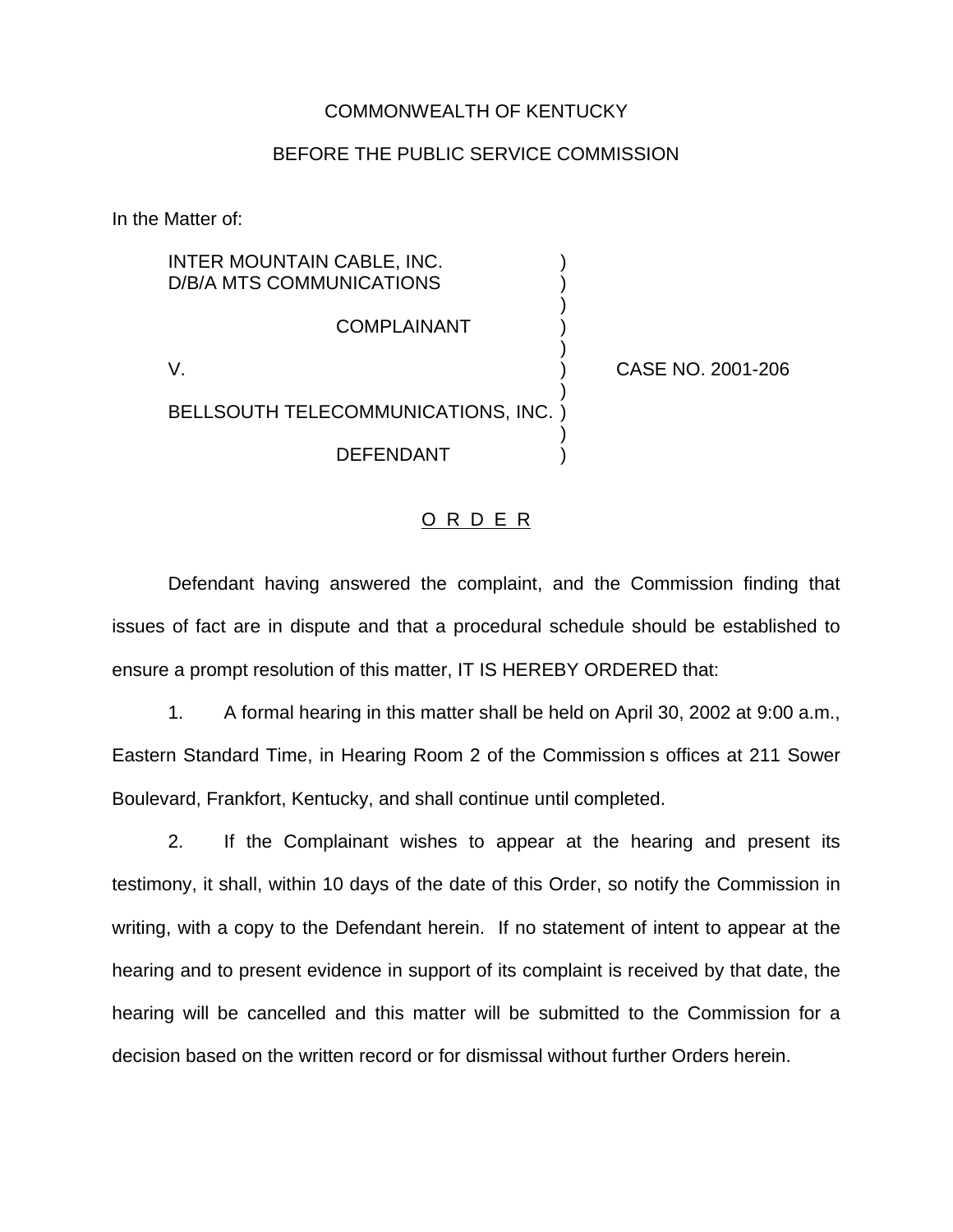3. An informal conference in this matter shall be conducted on March 26, 2002 at 10:00 a.m., Eastern Standard Time, in Conference Room 1 of the Commission s offices at 211 Sower Boulevard, Frankfort, Kentucky.

4. On or before January 29, 2002, each party may serve upon any other party an initial request for production of documents and written interrogatories to be answered by the party served within 10 days of service.

5. On or before February 18, 2002, each party shall file with the Commission in verified form the direct testimony of each witness that it expects to call at the formal hearing or any other evidence which the parties plan to introduce at hearing.

6. On or before March 11, 2002, each party shall file with the Commission in verified form the testimony of each rebuttal witness that it expects to call at the formal hearing.

7. Direct examination of witnesses shall be limited to the authentication and adoption of written testimony. No summarization of written testimony by the witness shall be accepted.

8. No opening statements shall be made at the hearing.

9. Within 15 days of the filing of the hearing transcript herein, any party may submit a written brief. Briefs shall not exceed 25 pages in length.

10. Copies of all documents served upon any party shall be served upon all other parties and filed with the Commission.

11. Motions for extensions of time with respect to the scheduling herein shall be made in writing and shall be granted only upon a showing of good cause.

12. To be timely filed with the Commission, a document must be received by the Secretary of the Commission within the specified time for filing, except that any

-2-